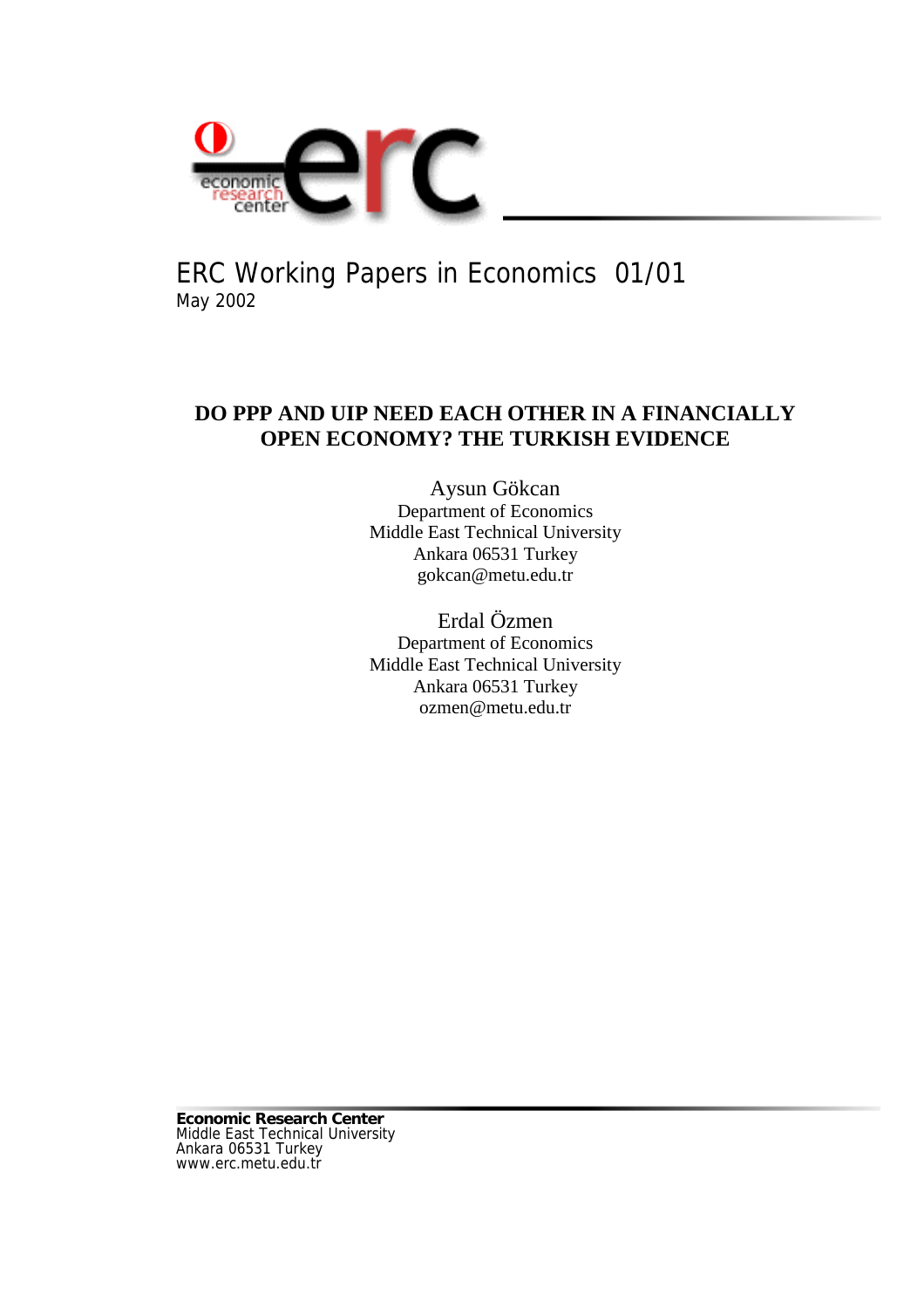#### **Abstract**

This paper investigates the empirical validity of the capital enhanced equilibrium exchange rates (CHEERs) model for the Turkish quarterly data from 1986:1 to 1999:4. The results of the Johansen cointegration analyses for the variable system containing Turkish and US inflation rates, interest rates, and exchange rate suggest the existence of two stationary relationships explaining the long run evolution of Turkish interest rates and inflation rates, respectively. The results of the structural model obtained by data-acceptable over-identifying restrictions over the cointegration space suggest the non-rejection of the hypothesis that the first vector contains uncovered interest parity (UIP) and the second vector contains purchasing power parity (PPP) with proportionality and symmetry conditions. Consistent with the CHEERs approach, each of the international parity hypotheses is strongly rejected when formulated independently. This is a theory-consistent result for a financially open economy for which equilibrium conditions of asset and commodity markets may not be independent of each other.

**Keywords:** PPP, UIP, Exchange rates, cointegration, Turkey

**JEL Classification:** F31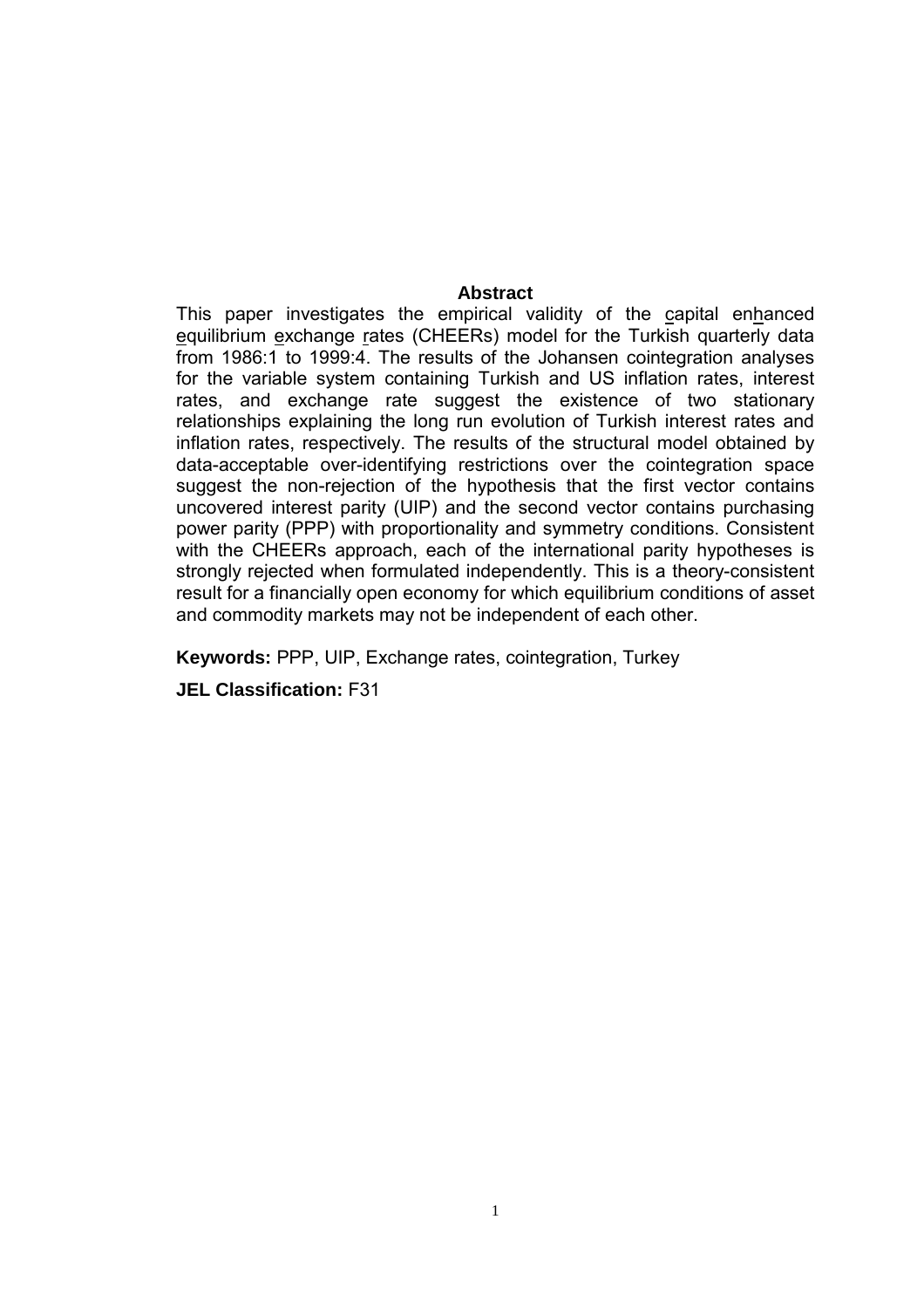#### **I. INTRODUCTION**

The purchasing power parity (PPP) and uncovered interest parity (UIP) hypotheses are among the most controversial issues in the international macroeconomics literature. The PPP hypothesis postulates that exchange rates adjust to price differentials in open economies to restore international commodity market equilibrium. The UIP, on the other hand, considers international asset markets, and asserts that exchange rates adjust to interest rate differentials. As a disequilibrium in one market may have repercussions on the other, the two international parity conditions may not be independent of each other in the long run.

The literature on both PPP and UIP is large and several comprehensive reviews of them are available (see, e.g. McCallum 1994, MacDonald 1999, Obstfeld and Rogoff 2000 and Taylor 2001). Empirical tests of each of these hypotheses have often yielded conflicting conclusions. There are ample explanations for this. The explanations for the failure of the PPP include imperfect competition, pricing to market, the composition of price indices, information costs, transport costs and trade barriers. Most explanations for the failure of UIP contain the existence of time varying risk premium, expectational errors and limited international capital mobility. Invalid conditioning, non-linear dynamics, the low power of the conventional unit root tests and temporal aggregation are among the empirical modelling issues suggested as the reasons for the mixed results especially for the validity of the PPP hypothesis.

In the literature, equilibrium exchange rates are often defined as either in terms of the PPP or UIP, but seldom both. For a financially open economy, the PPP may be postulated to depict the interdependence of commodity markets in terms of consumption prices, and UIP is a forwardlooking equilibrium mechanism for the international financial markets. As asset and commodity markets may not be independent of each other,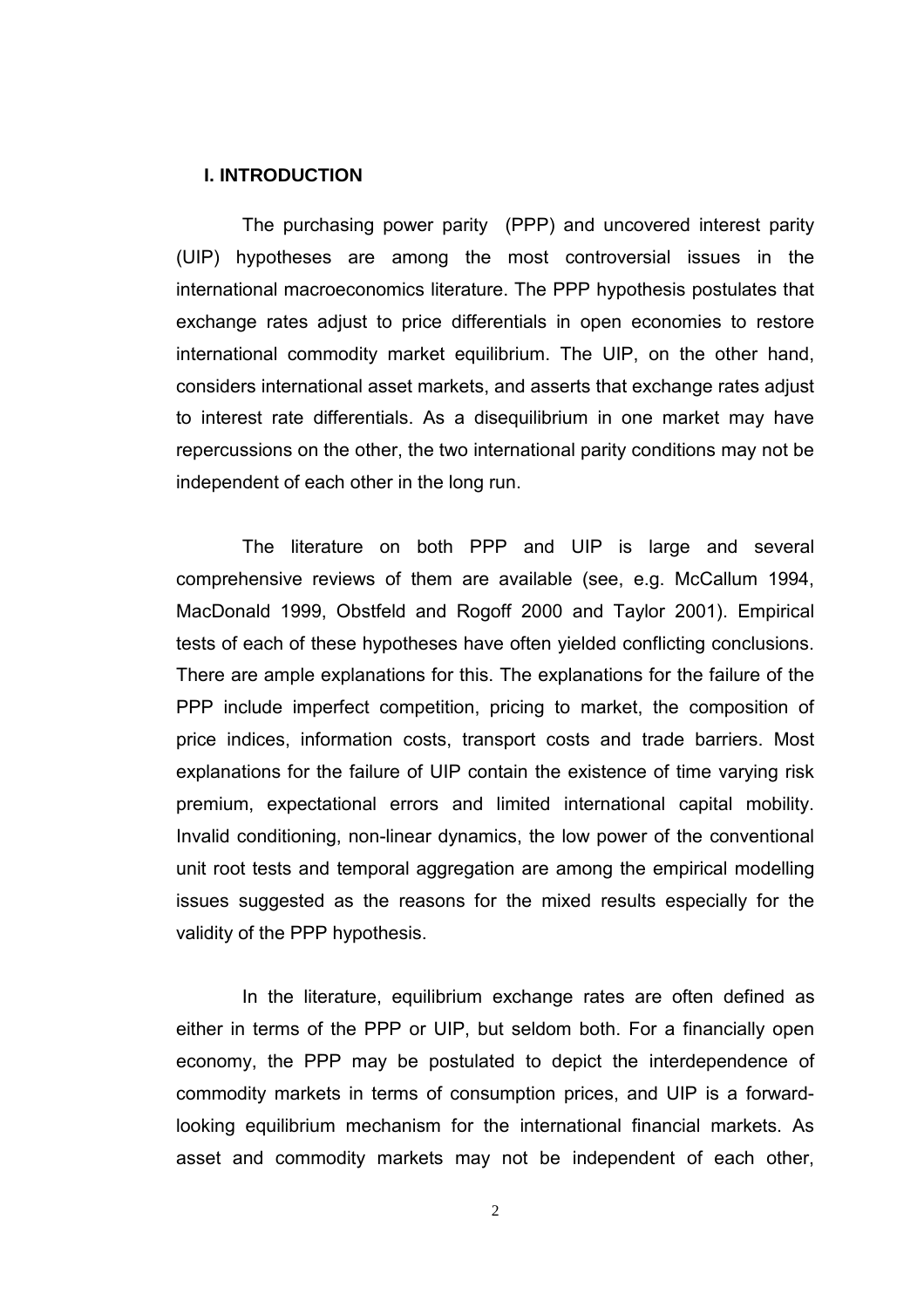defining equilibrium exchange rates in terms of only one international parity condition may be seriously misleading $^1$ .

Johansen and Juselius (1992), Juselius (1995) and Juselius and MacDonald (2000) propose an approach combining both international parities. This approach allowing for interactions among prices, interest rates and exchange rates is referred to as capital enhanced equilibrium exchange rates, or CHEERs by MacDonald (2000). As argued by MacDonald (2000, p.18), "this approach captures the basic Casselian view of PPP, …, that an exchange rate may be away from its PPP determined rate because of nonzero interest differentials".

This study aims to investigate the long run relationships between the variables in a system containing Turkish and US inflation rates, interest rates, and exchange rate employing Johansen cointegration procedure. This system allows also to test the empirical validity of the CHEERs model by combining the UIP and PPP hypotheses. The Turkish economy, during the sample covered by this study (1986-1999) can be interpreted as financially open with flexible exchange rates, liberalized international capital flows and domestic banking system offering deposits also in terms foreign currencies. This may make Turkey a natural candidate for investigating the validity of the PPP and the UIP hypotheses $^2$ .

l  $1$  Defining equilibrium exchange rates appropriately may be crucially important also for the design of an exchange rate based stabilization program. If the evolution of exchange rates is not independent of interest rate differentials, then a PPP based exchange rate targeting policy may not be sustainable. This is basically because, the adjustment of exchange rates to capital flows due to risk adjusted interest parities may lead to targeted exchange rates substantially diverging from the equilibrium rates for a financially open economy.

 $2$  The recent studies investigating the validity of the PPP or/and UIP for the Turkish data includes Metin (1994), Mustafaoğlu (1999), Sarno (2000) and Erlat (2001). Metin (1994) tests the UIP and PPP jointly and finds that neither of the parities is supported by the Turkish annual data pertaining fixed and flexible exchange rate periods. Mustafaoglu (1999) finds that the real exchange rates are not stationary even if an endogenous break is taken account. The results by Erlat (2001) suggest that the absolute PPP hypothesis cannot be rejected when the recent fractional integration and single/multiple break point estimation methods are employed. Sarno (2000) employs non-linear modelling approach and provides a support for the validity of PPP.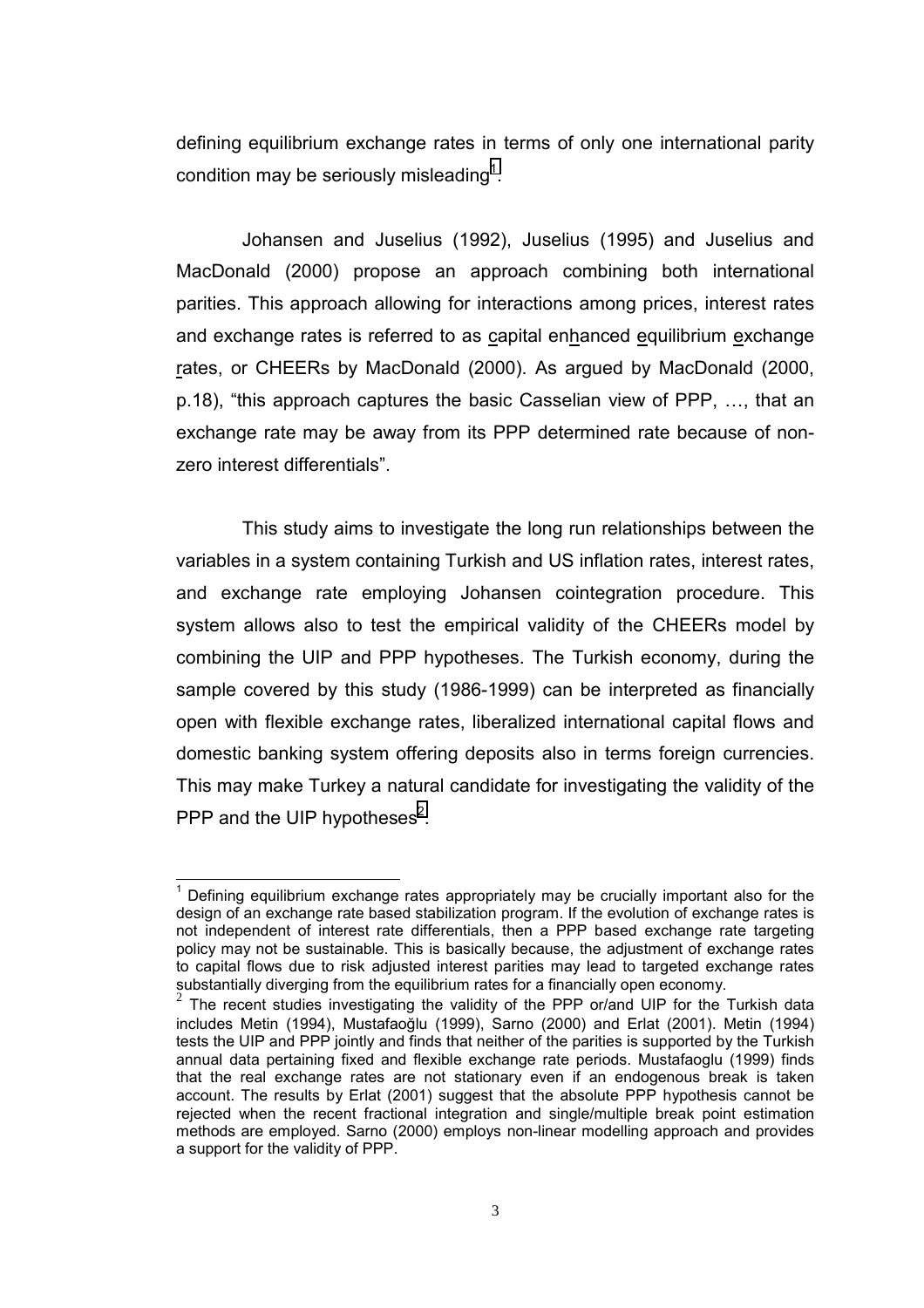The plan of the rest of this study is as follows. In Section 2, we present a brief overview of the theoretical and empirical relationships. Section 3 presents and evaluates the empirical results. Section 4 concludes.

#### **II. THEORETICAL AND EMPIRICAL RELATIONSHIPS**

The PPP hypothesis stems from the "law of one price" which states that, measured in a common currency, freely traded identical commodities should have the same price everywhere in the absence of transaction and transportation costs. That is:

$$
p_t = e_t + p_t^* \tag{1}
$$

where e is the log of the nominal exchange rate (domestic currency per unit of foreign currency), p and p\* are the logs of the domestic and foreign price levels, respectively. Rearranging (1) gives the PPP hypothesis (the strong or absolute form), postulating that the exchange rate equals to the price differential between two open economies:

$$
e_t = p_t - p_t^* \tag{2}
$$

Equation (2) can be obtained from

$$
\mathbf{e}_{t} = \mathbf{v}_{0} + \mathbf{v}_{1}\mathbf{p}_{t} - \mathbf{v}_{2}\mathbf{p}_{t}^{*}
$$
 (3)

under a maintained hypothesis that  $y_0 = 0$  and  $y_1 = y_2 = 1$  (symmetry and proportionality condition).

The lack of absolute price level data constructed for an internationally standardized basket of goods to test the absolute PPP for almost any country often enforces researchers to retreat to the testing of relative PPP (Rogoff, 1996). The relative (or weak) version of the PPP relaxes the restriction that  $y_0$ = 0, and often defines the evolution of exchange rates in a growth rate form:

$$
\Delta e_t = \Delta p_t - \Delta p_t^* \tag{4}
$$

where  $\Delta$  is the first difference operator.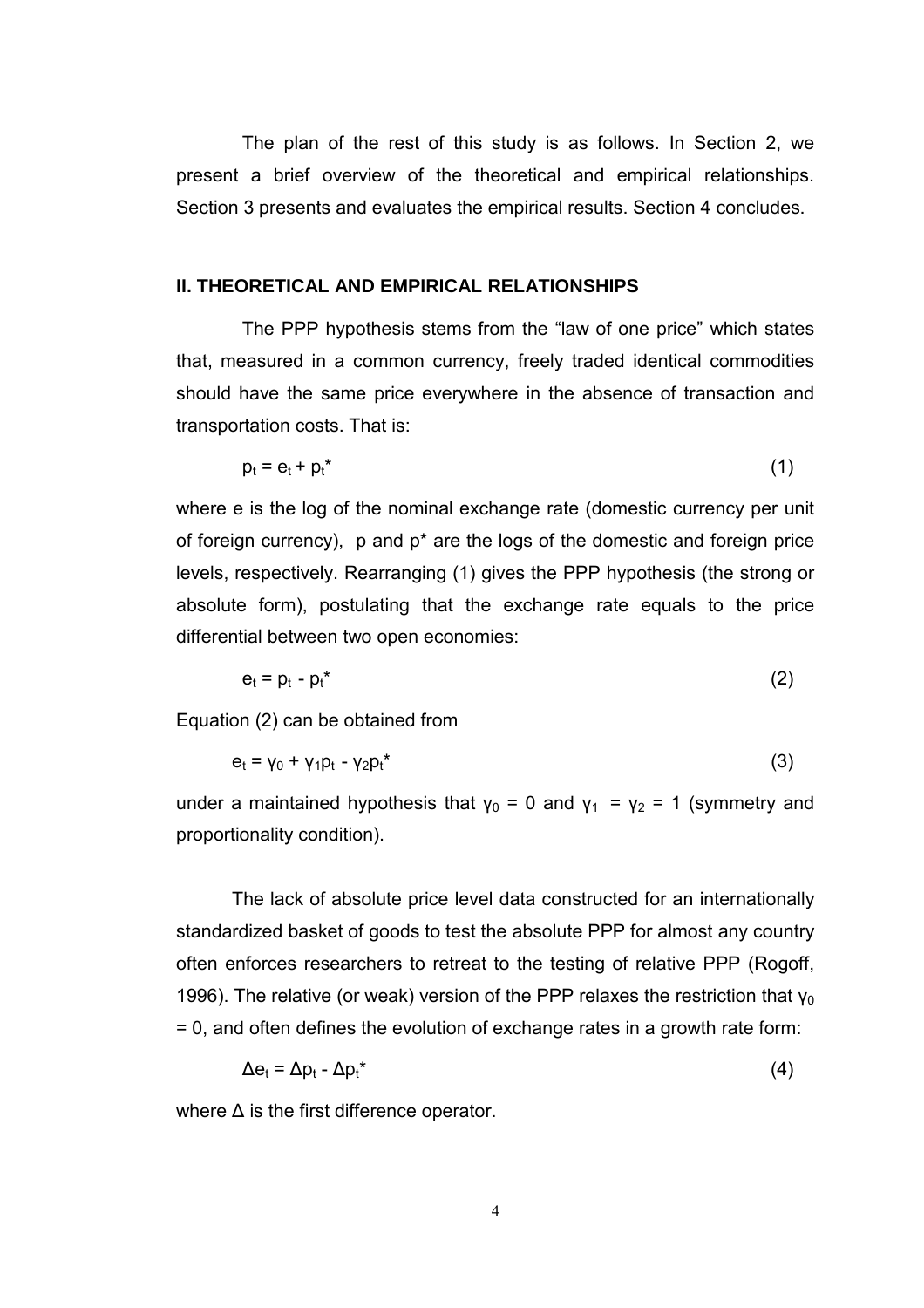The cointegration of variables in the systems defining the parities with theory-consistent unitary coefficients (or the stationarity of real exchange rates  $q_t = e_t - p_t + p_t^*$  can be interpreted as evidence supporting the PPP hypothesis. A cointegration between a set of variables can be quite consistent with alternative conditioning restrictions for the parameters of the long-run relationship. Although going from (1) to (2) maintains the endogeneity of exchange rate, the theory may not be inconsistent with the joint endogeneity of all the variables in the system (except the case that one of the countries is small enough to effect price level of the other). As Taylor (1996, p. 8) notes, "There is no a priori reason to have exchange rates on the left-hand side and prices on the right". Similarly, Isard (1995, p. 59) defines the PPP "as a theory about the relationship between endogenous variables". Thus single equation results may be seriously misleading due to a simultaneity bias and/or invalid conditioning.

Besides the simultaneity issue, there are ample alternative explanations for the conflicting results for the validity of the PPP hypothesis. The explanations for the failure of the PPP include<sup>3</sup>, imperfect competition, pricing to market, the choice and the composition of price indices, information costs, transport costs and trade barriers. Non-linear dynamics (Taylor and Sarno 1998), the low power of the conventional unit root tests over short time spans of data (Lothian and Taylor (1996) and Edison and Melick (1999)) and temporal aggregation (Taylor 2001) are among the empirical modeling issues suggested as the reasons for the mixed results for the validity of the PPP.

The UIP hypothesis, considering international capital flows, states that the rates of return on domestic and foreign assets expressed in the same currency are equal:

$$
i_t = i_t^* + \Delta e_t^e \tag{5}
$$

where  $i_t$  and  $i_t^*$  are domestic and foreign nominal interest rates with maturity t+m, respectively,  $\Delta e_t^e$  =  $E_t \Delta e_{t+m}$  is the expected rate of exchange rate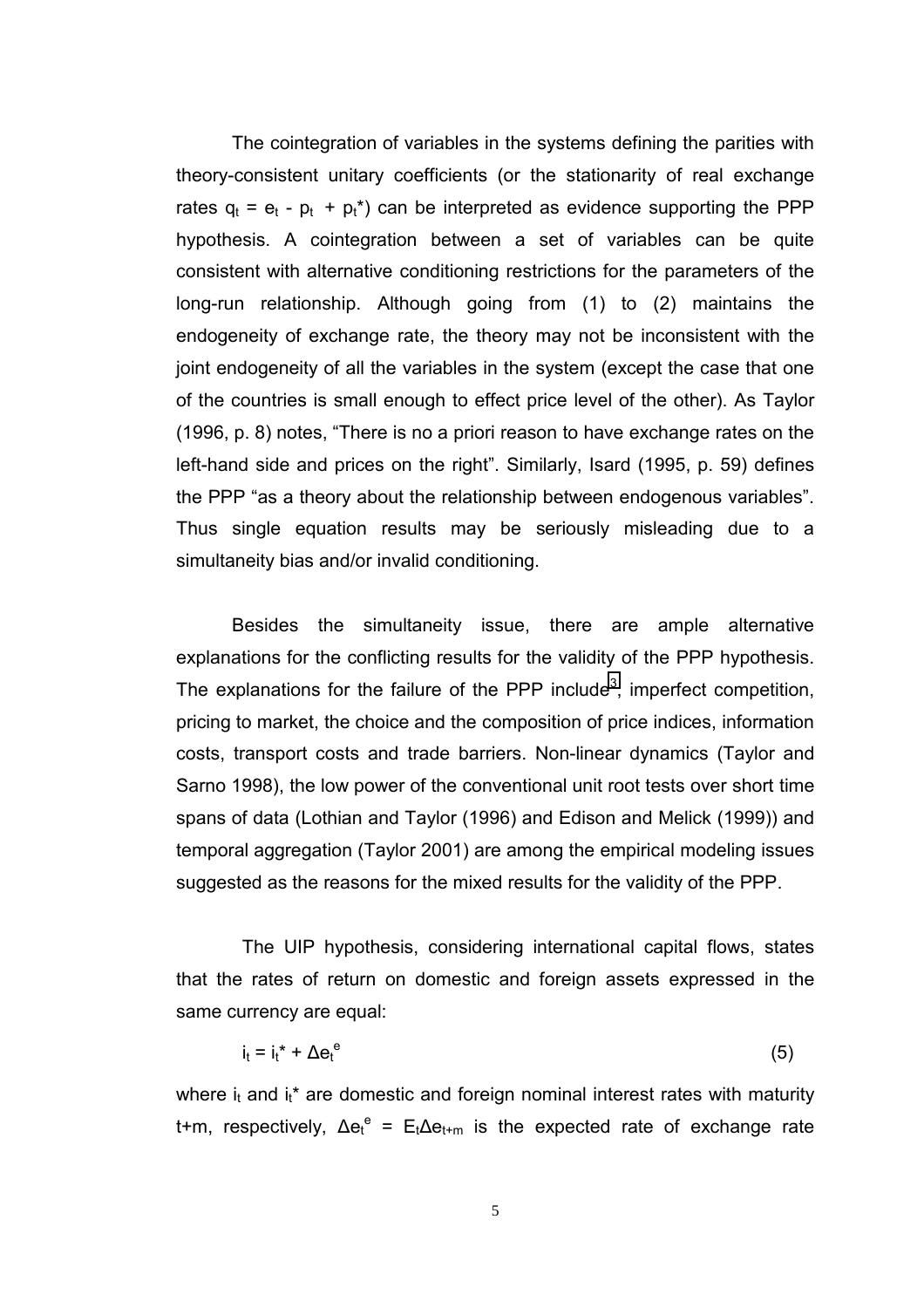change during t+m, and  $E_t$  is the conditional expectations operator on the basis of information available at time t. Assuming that expectations are formed rationally:

$$
\Delta e_t^e = \Delta e_t + v_t \tag{6}
$$

where  $v_t$  is a white noise error. Equations (5) and (6) give a rational expectations-cum-uncovered interest parity relationship:

$$
i_t = i_t^* + \Delta e_t + v_t \tag{7}
$$

which can be obtained from

$$
i_t = \delta_1 i_t^* + \delta_2 \Delta e_t + \epsilon_t \tag{8}
$$

under  $\delta_1 = \delta_2 = 1$  and  $\epsilon_t$  is zero-mean stationary. Note that,  $\epsilon_t$  can also be defined as  $v_t + u_t$ , with  $u_t$  being a time-varying risk premium.

From (8) it can be inferred that a cointegration of the variables with unitary coefficients supports the UIP hypothesis. Compared to the PPP, the UIP has been subject to relatively less scrutiny in the empirical literature. However, the evidence appears to be conflicting also for the UIP<sup>4</sup>. Equation (8) suggests that the UIP hypothesis can be rejected in the presence of nonstationary time varying risk premium and systematic expectation errors. Limited international capital mobility, changes in the term structure of interest rates, non-linear dynamics are amongst the other explanations. As for the PPP, there is no generally accepted theory prior restriction on the endogeneity/exogeneity status of the variables forming the UIP. Thus, an invalid conditioning may be another reason for the failure of studies testing the UIP employing a single-equation method.

 $3$  See MacDonald (1999), Obstfeld and Rogoff (2000) and Taylor (2001) for recent reviews.  $4$  McCallum (1994) and Flood and Rose (1999) provide the recent accounts. Note that, under a maintained hypothesis that the Fisher parity holds for each of the countries, equation (8) gives a relationship between real exchange rate and real interest rate differential. See Edison and Melick (1999) and MacDonald and Nagayasu (2000) for recent applications.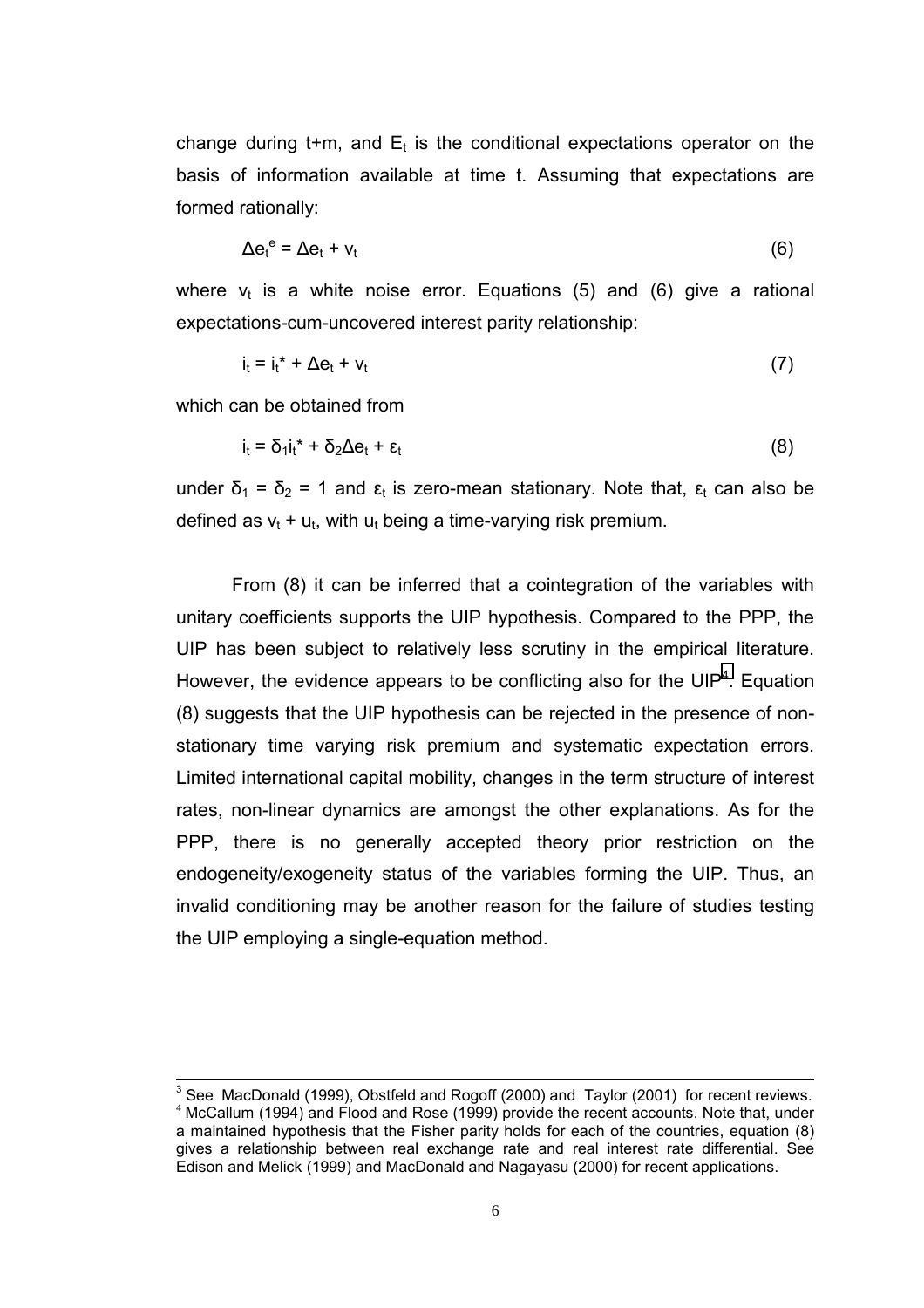The PPP is based on the arbitrage in goods market, hence postulated as an adjusting mechanism for the current account (ca) equilibrium. Equilibrium in capital account (ka), on the other hand, may need adjustments in the variables determining the UIP. By definition, balance of payments (bop) consists of the sum of ca and ka. As a disequilibrium in one market may have repercussions on the other, the two international parity conditions may not be independent of each other in the long run evolution of the bop equilibrium.

Johansen and Juselius (1992), Juselius (1995), MacDonald and Marsh (1997) and Juselius and MacDonald (2000) propose an approach taking into account both asset and good market adjustment dynamics by combining both international parities. This approach allowing for interactions among prices, interest rates and exchange rates is referred to as capital enhanced equilibrium exchange rates, or CHEERs by MacDonald (2000).

The main idea of the CHEERs approach is that non-stationary deviations from the PPP and UIP forms a stationary relationship consistent with the interdependence of adjustments in asset and good markets towards equilibrium. Juselius (1995) has suggested expressing this as:

$$
(\omega_1(\text{PPP})_t - \omega_2(\text{UIP})_t) \sim I(0) \tag{9}
$$

where  $\omega_1$  and  $\omega_2$  enter to allow for the effects of temporal aggregation and a possible weak correspondence between theoretical and observed variables. The approach involves testing for structurally identified cointegration relationships between the variables forming the parities. Following section presents the results of the application of this approach to the Turkish data.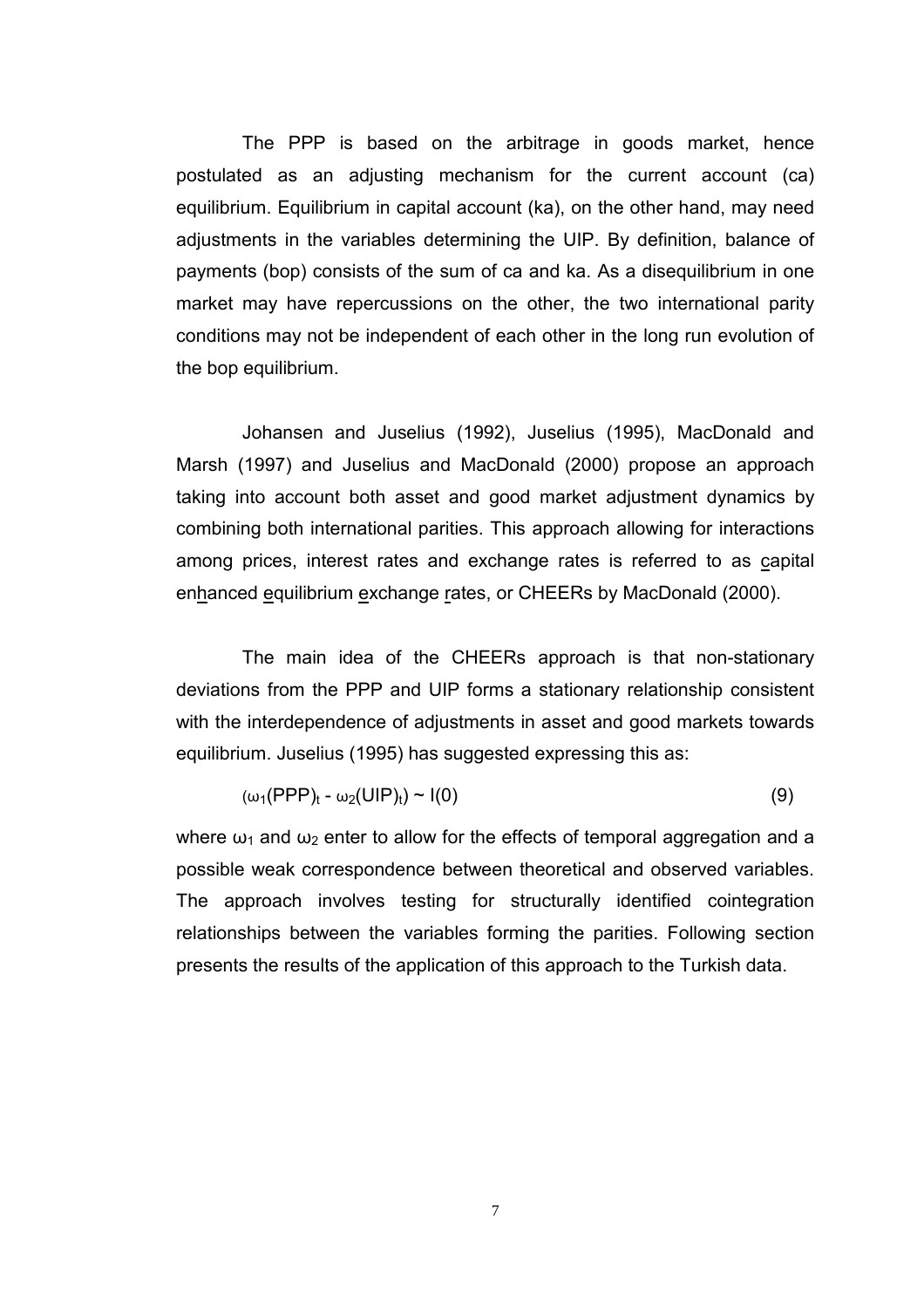#### **III. DOES PPP AND UIP NEED EACH OTHER? THE TURKISH EVIDENCE**

We start with a five-variable system  $z_t = [\Delta p_t, \Delta p_t^*, \Delta e_t, i_t, i_t^*]$  which allows us to test the validity of the CHEERs approach for the Turkish data. In the system, p and p\* are the logs of the Turkish and US consumer price indices, respectively, e is the log of the  $TL/$US$  spot exchange rate,  $i = log(1$  $+$  R/100),  $i^*$  = log(1 + R<sup>\*</sup>/100), R is the 3 month time deposit rate in Turkey (TL) and  $R^*$  is the 3 month LIBOR rate (\$US), and  $\Delta$  denotes the first difference operator. All series<sup>5</sup> are seasonally unadjusted. The sample period is from 1986:1 to 1999:4 covering the recent floating exchange rate regime and domestic and international capital market liberalization.

The integration properties of the variables are investigated by conducting augmented Dickey-Fuller [ADF] tests with the lag length (k) selected to remove any manifest serial correlation. The results recorded in Table 1 suggest that each of the variables in  $z_t$  except  $\Delta e_t$  is integrated of order 1, I(1). The evidence for Δe<sub>t</sub> is less conclusive<sup>6</sup>. From its ADF statistics  $\Delta$ e<sub>t</sub> might be I(0). Considering the possible low power of the univariate tests, we employed also a multivariate stationary test. The results of the Johansen and Juselius multivariate stationary test reported later in Table 3 suggest the strong rejection of the stationarity null for each of the variables including  $\Delta e_t$ in the system. Since four of the variables are I(1) and neither of them is I(2) or higher, the necessary condition for a valid cointegration inference appears not to be violated even by the ADF evidence.

l

<sup>&</sup>lt;sup>5</sup>The data are from the IMF's International Financial Statistics CD-Rom (December 2000) and the Central Bank of the Republic of Turkey database. The data can be obtained by request from the authors at their internet addresses.

 $<sup>6</sup>$  Note that the possible stationarity of  $\Delta$ e<sub>t</sub> does not necessarily preclude it from being</sup> contained in a cointegration space. This is because cointegration tests may still be used even if some series are stationary as Dickey and Rossana (1994) note.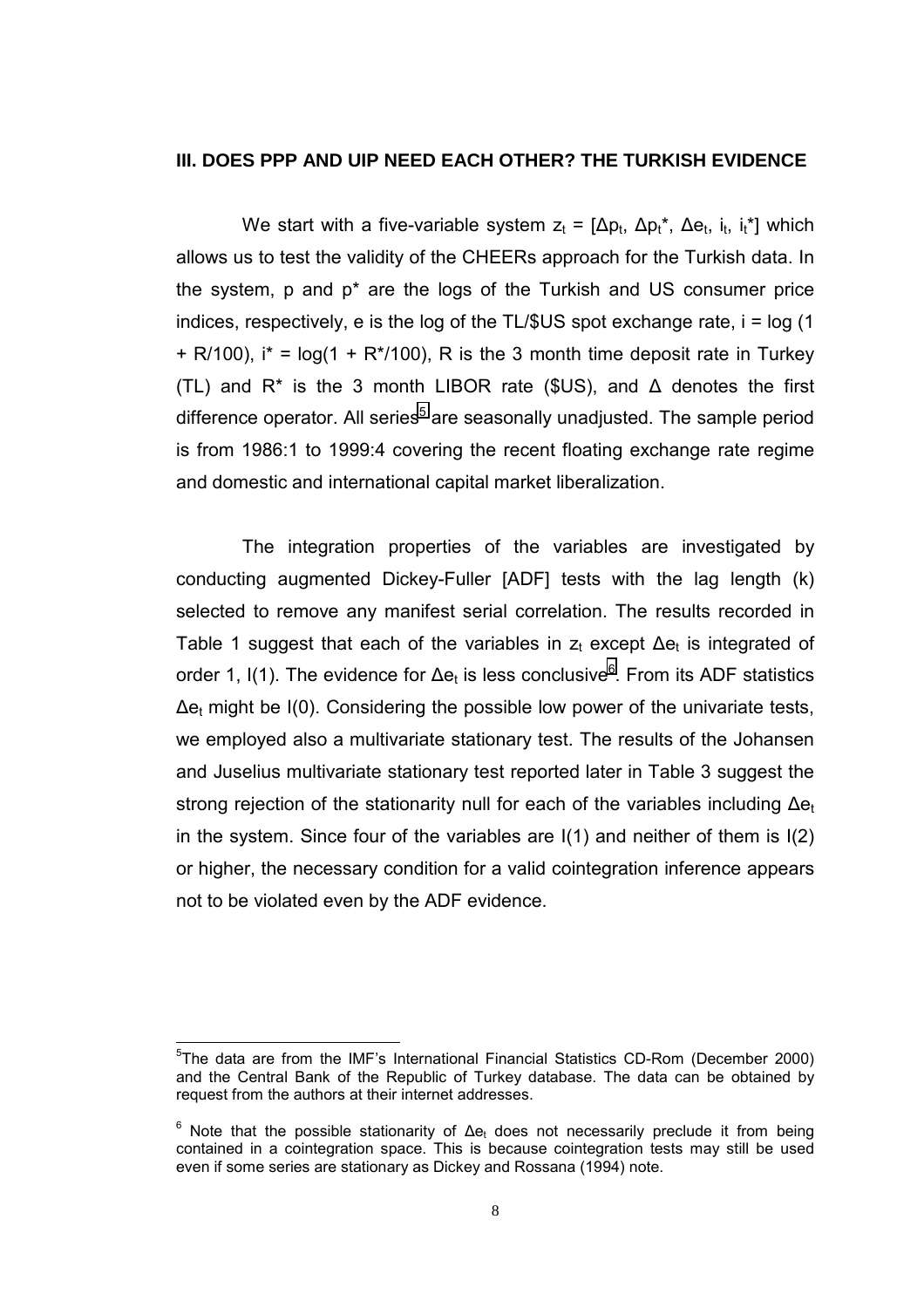|                | Levels            |                   | <b>First Differences</b> |
|----------------|-------------------|-------------------|--------------------------|
| <b>Series</b>  | $\lambda_{\rm t}$ | $\lambda_{\rm m}$ | $\lambda_{\rm m}$        |
| $\Delta p_t$   | $-2.79(3)$        | $-2.85(3)$        | $-8.70(2)$               |
| $\Delta p_t^*$ | $-2.67(2)$        | $-2.26(2)$        | $-8.93(1)$               |
| $\Delta e_t$   | $-3.52(4)$        | $-3.45(4)$        | $-8.36(1)$               |
| i <sub>t</sub> | $-2.32(2)$        | $-1.52(2)$        | $-8.20(1)$               |
| $i_t$ *        | $-2.24(2)$        | $-1.89(2)$        | $-3.24(1)$               |
|                |                   |                   |                          |

Table 1: Augmented Dickey-Fuller (ADF) test Statistics

Notes: All the test regressions contain a constant term. The equations for  $\lambda_t$  includes also a linear trend. MacKinnon (1991) critical values are -3.50 for  $\lambda_{\rm t}$ , -2.92 for  $\lambda_{\rm m}$ . Bold values indicate the rejection of the unit root null at the 5 % level. Numbers in parentheses are the lags (k) used in the augmentation of the regressions.

| $H_0$ : r | $\lambda_i$ | $\lambda_{\text{max}}$ | $\lambda_{\text{max}}(0.95)$ | $\lambda_{\text{trace}}$ | $\lambda_{\text{trace}}(0.95)$ |
|-----------|-------------|------------------------|------------------------------|--------------------------|--------------------------------|
| 0         | 0.549       | 40.56**                | 33.6                         | 100.26**                 | 70.5                           |
| 1         | 0.468       | $32.14**$              | 27.4                         | 59.71**                  | 48.9                           |
| 2         | 0.238       | 13.89                  | 21.1                         | 27.56                    | 31.5                           |
| 3         | 0.166       | 9.26                   | 14.9                         | 13.67                    | 17.9                           |
| 4         | 0.083       | 4.41                   | 8.1                          | 4.41                     | 8.1                            |
|           |             |                        |                              |                          |                                |

### Table 2: Tests of the cointegration rank

Note: \*\* denotes the significant tests at the 5 % level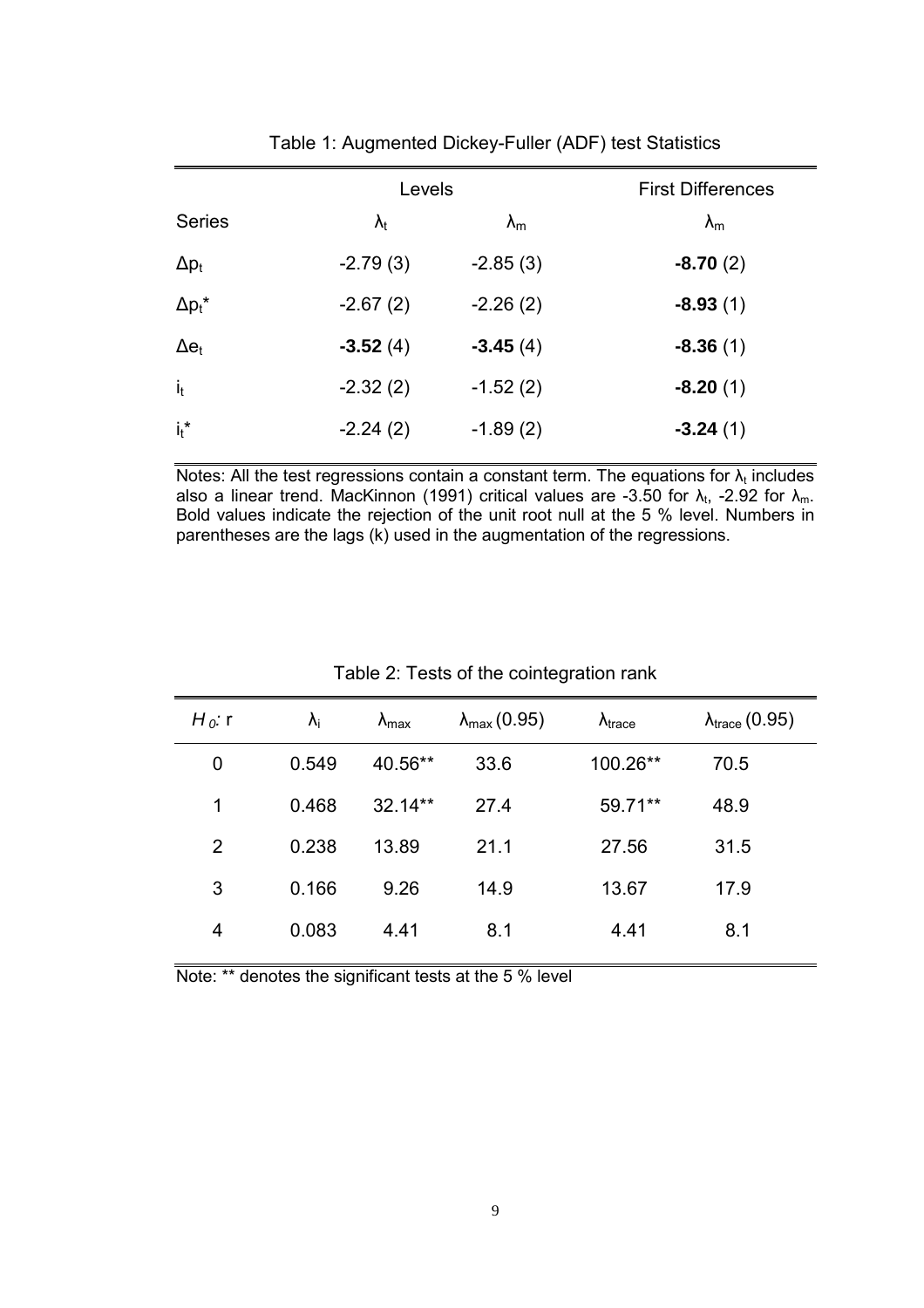For the 5x1 system  $z_t$  we consider a reparameterised VAR(k) process:

$$
\Delta z_{t} = \Pi z_{t-1} + \Gamma_{1} \Delta z_{t-1} + ... + \Gamma_{k-1} \Delta z_{t-k+1} + \mu + D_{t} + \varepsilon_{t}
$$
\n(10)

where μ is a vector of constants, D is a matrix of centered seasonal dummies and  $\varepsilon_t$  is a multivariate disturbance term. Given that  $z_t$  is an I(1) system, (10) represents a vector equilibrium correction mechanism (VECM) if the rank of Π, denoted by r, is such that 0 < r < 5. For 0 < r < 5, Π = αβ', where α and β are 5 x r matrices of full column rank. While the columns of the matrix β represent the cointegrating vectors,  $\alpha$  gives the matrix of adjustment coefficients. Under these conditions, the VECM for long-run endogenous variables can be written as:

$$
\Delta z_{jt} = \alpha \beta' z_{t-1} + \Gamma_1 \Delta z_{t-1} + ... + \Gamma_{k-1} \Delta z_{t-k+1} + \mu + \delta D_t + \varepsilon_t.
$$
 (11)

A necessary condition for the weak exogeneity of a variable in the system, say,  $z_{it}$ , is that no cointegration vector is significant ( $\alpha = 0$ ) in the  $\Delta z_{it}$ equation. Johansen and Juselius (1992) and Johansen (1995) provide a maximum likelihood procedure for the cointegration analysis of an I(1) system and it is this method we employ in this paper.

Table 2 reports the eigenvalues ( $\lambda_i$ ), the maximal eigenvalue ( $\lambda_{max}$ ) and trace eigenvalue ( $\lambda_{\text{trace}}$ ) statistics for the Johansen procedure applied to the five variable system  $z_t = [\Delta p_t, \Delta p_t^*, \Delta e_t, i_t, i_t^*]$ . The vector autoregression (VAR) contains five lags<sup>7</sup> which is plausable for quarterly data with possible stochastic seasonality, three centered seasonal dummies and an unrestricted constant. Table 3 records various residual diagnostics to test the empirical adequacy of the system with  $k = 5$ . Each equation passes all the diagnostics except the normality test. The results for the univariate Jarque-Bera test suggest that it is basically excess kurtosis causing the rejection of normality for the Turkish inflation and exchange rate change equations. The residual

 7 The sequential likelihood ratio (LR) test of system reduction from VAR(5) to VAR(4) yielded  $X^2(25)$  = 53.96 ( p = 0.001). Thus the reduction from VAR(5) to VAR(4) appears not to be data-acceptable. This choice is supported also by the Akaike Information Criterion (AIC).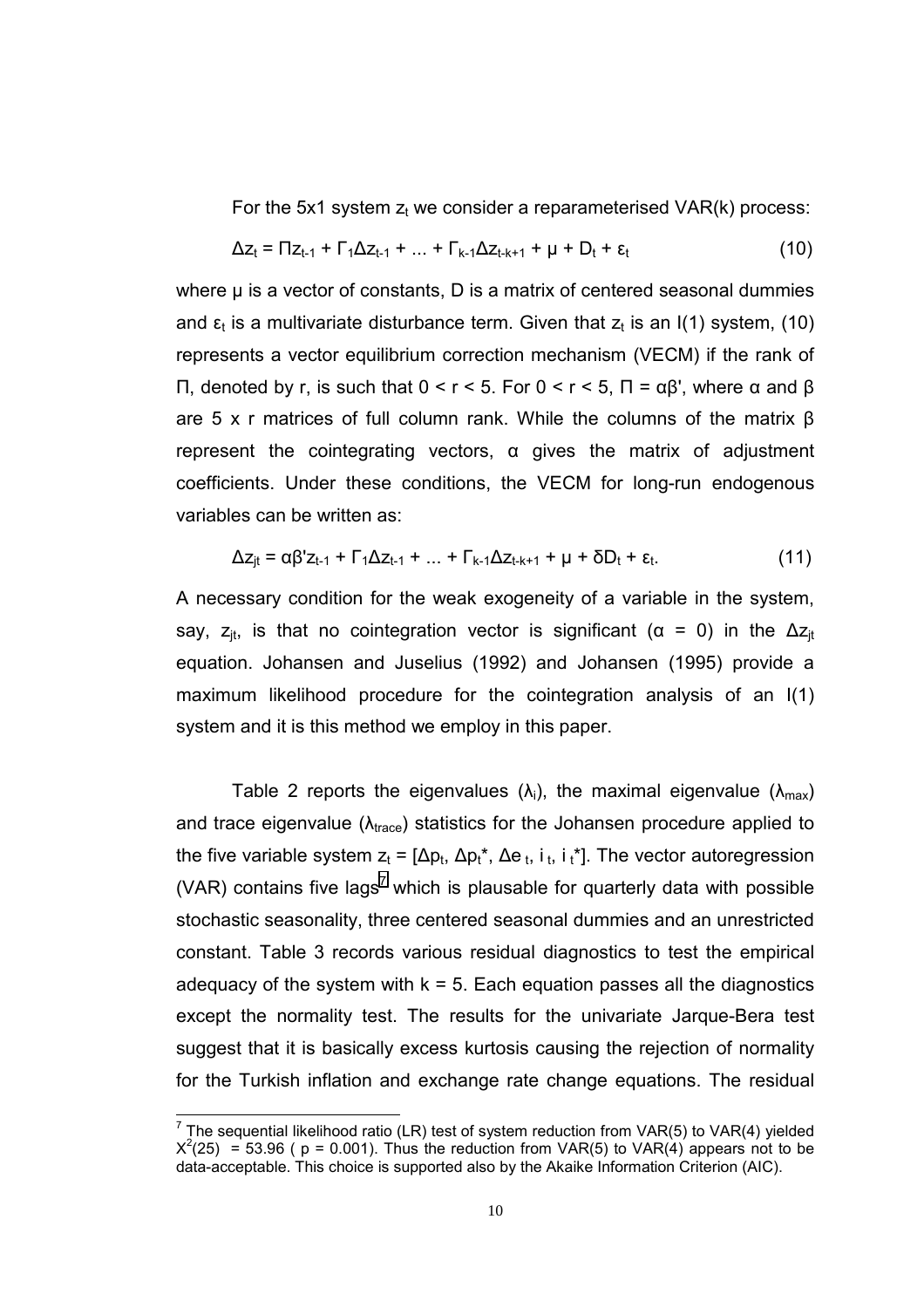non-normality may not be alarming as cointegration results appear robust to excess kurtosis (Gonzalo, 1994). According to these results, the VAR(5) seems to be a valid approximation of the data generation process, and thus a congruent system for cointegration inference.

The  $\lambda_{\text{max}}$  and  $\lambda_{\text{trace}}$  statistics reported in Table 2 strongly support the hypothesis that there are two cointegration vectors in the system. Table 4 records some multivariate tests about the properties of the system variables. The test of long-run exclusion investigates whether any of the variables can be excluded from the cointegration space. It is formulated as a zero row in β matrix, i.e. H<sub>β</sub>:  $\beta_{ij}$  = 0, j = 1,...,r saying that the variable  $z_i$  does not enter the cointegration space. The weak exogeneity test investigates whether any variable affects the remaining variables while it is not affected by them in the long run adjustment process. This test is formulated as a zero row in α matrix, i.e. H<sub>α</sub>:  $\alpha_{ij}$  =0, j = 1,..., r where H<sub>α</sub> is a hypothesis that the variable z<sub>i</sub> does not adjust to deviations from the equilibrium. Finally, the multivariate stationarity statistic tests the restriction that the coefficients of the designated variable and the rest of the variables in the maintained cointegration vector are unity and zero, respectively.

According to the results in Table 4, all variables are significant for the cointegration space at the 10% level. The results of the stationarity test strongly suggest the rejection of the stationarity null for each of the variables in  $z_t$ . Consistent with the fact that Turkey can be interpreted as a small open economy in the international commodity and financial markets, each of the foreign variables (US interest and inflation rates) appears to be weakly exogenous for the parameters of the cointegration space.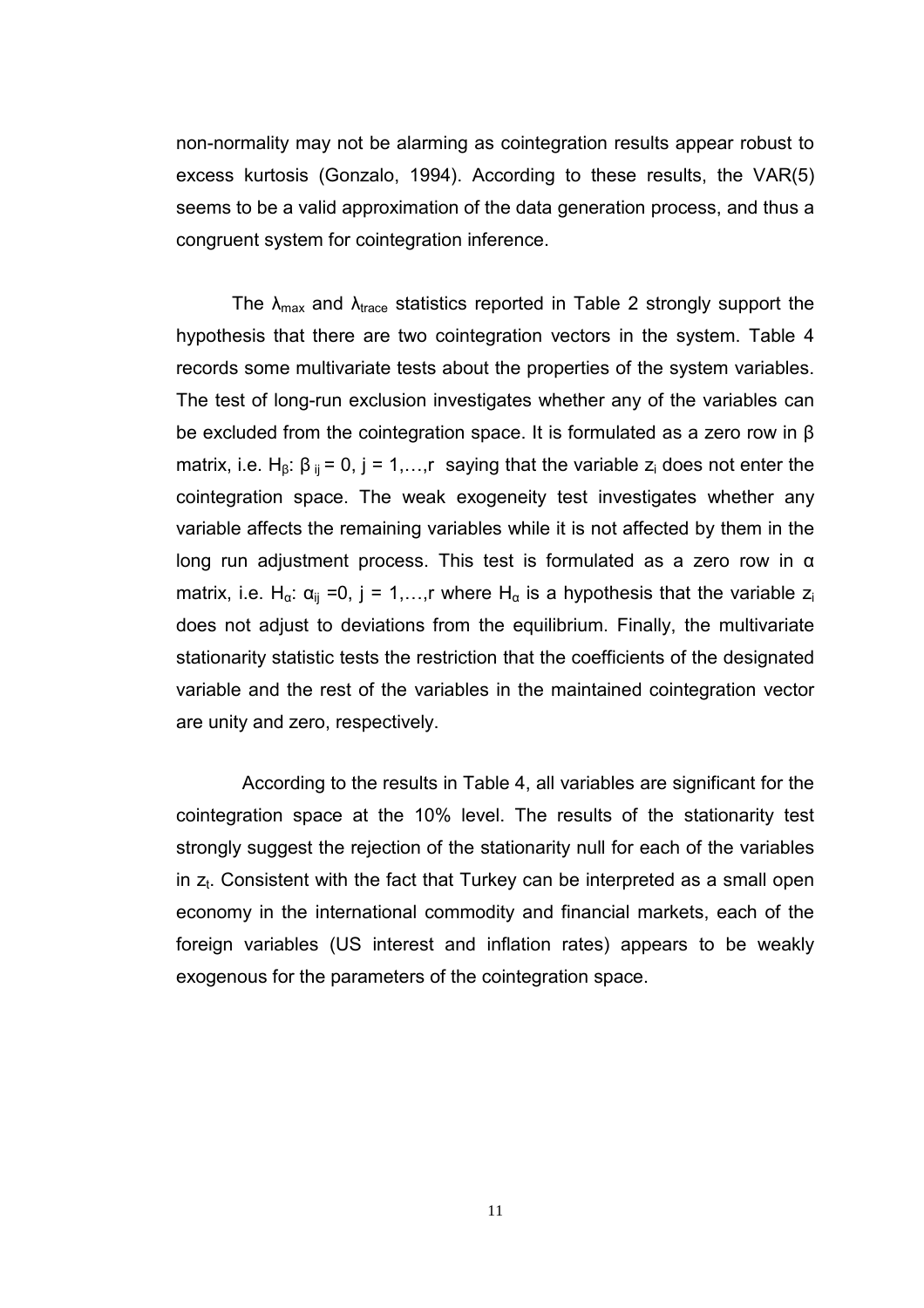| Multivariate tests:                      |                  |                  |                           |                         |                |  |  |  |
|------------------------------------------|------------------|------------------|---------------------------|-------------------------|----------------|--|--|--|
| Residual Autocorrelation LM <sub>1</sub> | $x^2(25) = 33.1$ |                  |                           |                         |                |  |  |  |
| Residual Autocorrelation LM <sub>4</sub> | $x^2(25) = 18.0$ |                  |                           |                         |                |  |  |  |
| Normality: LM                            |                  | $x^2(10) = 48.1$ |                           |                         |                |  |  |  |
| Univariate tests:                        | $\Delta^2 p_t$   | $\Delta^2 p_t^*$ | $\Delta^2$ e <sub>t</sub> | $\Delta i$ <sub>t</sub> | $\Delta i_t^*$ |  |  |  |
| ARCH(5)                                  | 1.79             | 4.02             | 3.16                      | 1.06                    | 7.37           |  |  |  |
| Jarque-Bera(5)                           | 12.13            | 2.77             | 30.90                     | 2.15                    | 7.17           |  |  |  |
| <b>Skewness</b>                          | 1.29             | 0.19             | 1.39                      | $-0.36$                 | $-0.52$        |  |  |  |
| <b>Excess Kurtosis</b>                   | 6.12             | 3.54             | 10.33                     | 2.47                    | 4.48           |  |  |  |
| $R^2$                                    | 0.95             | 0.63             | 0.65                      | 0.94                    | 0.64           |  |  |  |

Table 3: System evaluation and single equation residual diagnostics

Note: Test statistics in bold face are significant at the 5 % level. See Hansen and Juselius (1995) for the details of the tests.

| Table 4: Multivariate LR tests about the properties of the system variables |  |  |
|-----------------------------------------------------------------------------|--|--|
|                                                                             |  |  |

|                                             | $\Delta p_t$ | $\Delta p_t^*$ | $\Delta e_{t}$ |       | i.*   |
|---------------------------------------------|--------------|----------------|----------------|-------|-------|
| Long-run exclusion $(\chi^2_{(r)})$         | 23.55        | 9.99           | 17.02          | 23.20 | 4.54  |
| Stationarity $(\chi^2_{(p-r)})$             | 16.12        | 22.87          | 20.52          | 18.24 | 24.97 |
| Weak exogeneity $(\chi^2_{(r)})$            | 17.22        | 1.08           | 3.54           | 20.04 | 1.48  |
| $Nation$ $l, l, d, r, r - 2$ and $r, r - 2$ |              |                |                |       |       |

Notes: Under  $r = 2$  and  $p-r = 3$ .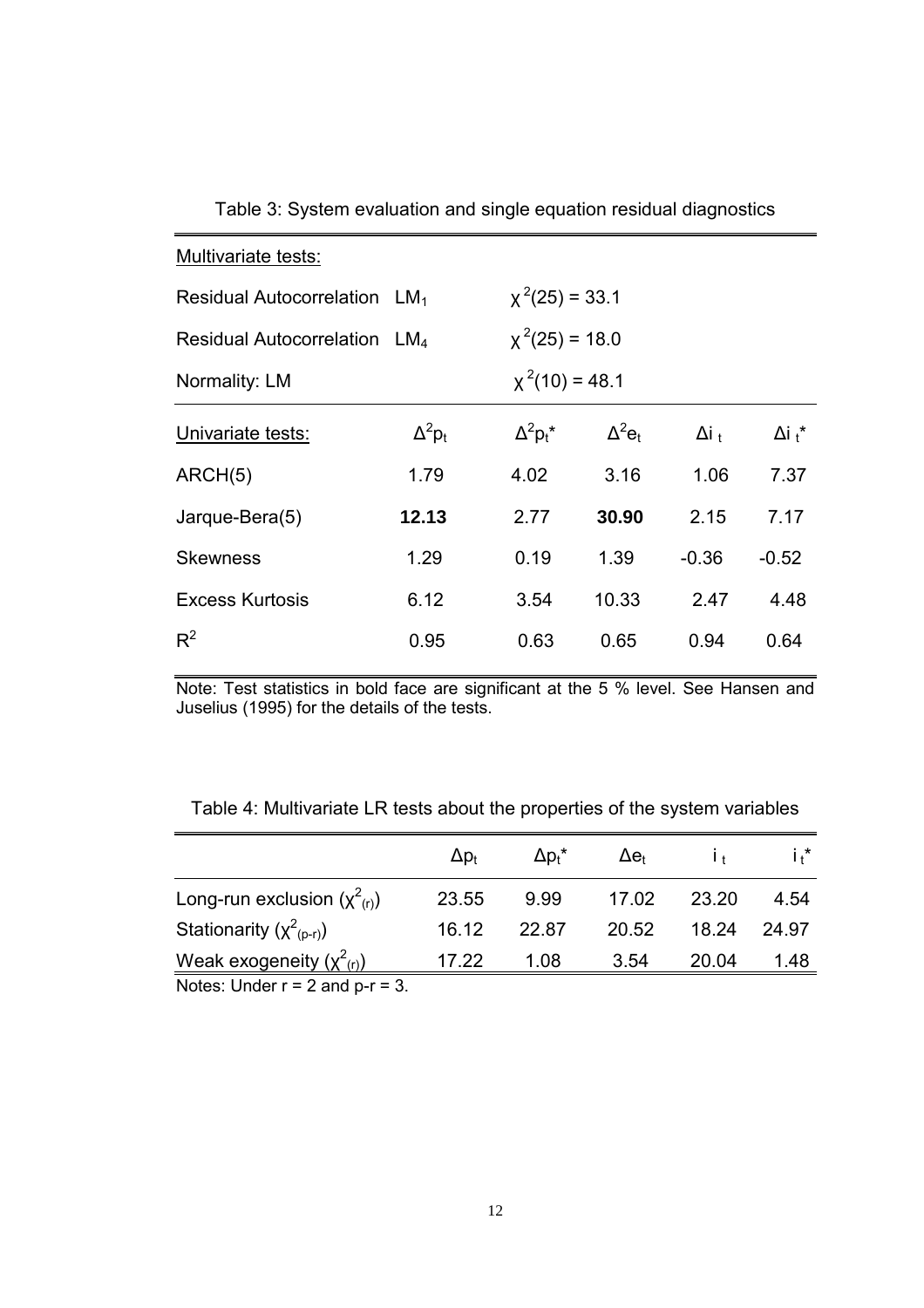| Standardised eigenvectors $\beta$ |           |           |                           | Standardised adjustment coefficients $\alpha$ |                        |  |  |
|-----------------------------------|-----------|-----------|---------------------------|-----------------------------------------------|------------------------|--|--|
| Variable                          | $\beta_1$ | $\beta_2$ | Eq.                       | $\alpha_1$                                    | $\alpha_2$             |  |  |
| $\Delta p_t$                      | $-3.169$  | 1.000     | $\Delta^2 p_t$            | 0.244<br>(3.674)                              | $-0.668$<br>(-4.622)   |  |  |
| $\Delta p_t^*$                    | 11.705    | $-0.558$  | $\Delta^2 p_t^*$          | $-0.007$<br>$(-0.797)$                        | 0.016<br>(0.831)       |  |  |
| $\Delta e_t$                      | $-1.015$  | $-1.228$  | $\Delta^2$ e <sub>t</sub> | 0.518<br>(1.889)                              | 0.734<br>(1.230)       |  |  |
| $i_t$                             | 1.000     | 0.176     | $\Delta i_t$              | $-0.383$<br>$(-5.931)$                        | $-0.312$<br>$(-2.213)$ |  |  |
| $i_t$ *                           | $-1.388$  | $-0.471$  | $\Delta i_t$ *            | $-0.014$<br>$(-1.125)$                        | $-0.019$<br>(-0.705)   |  |  |

Table 5: Cointegration Analysis

Notes: Values in parentheses are the t -values. Bold values are significant at the 5% level.

Table 5 reports the significant cointegration vectors and the corresponding adjustment coefficients. The first vector normalized by  $i_t$  and the second vector normalised by  $\Delta p_t$  can be interpreted as representing the long run Turkish interest rate and inflation rate equations, respectively: :

 $i_t = 1.388i_t^* + 1.015\Delta e_t + 3.169\Delta p_t - 11.7\Delta p_t^*$ 

 $\Delta p_t = 0.588 \Delta p_t^* + 1.228 \Delta e_t - 0.176i_t + 0.471i_t^*$ 

The coefficient estimates are consistent with expected sign priors. The tstatistics for standardized adjustment coefficients are to test the weak exogeneity of the corresponding variable for the parameters of the long run equation<sup>8</sup>. The adjustments of both interest rates and inflation rates to deviations from the corresponding disequilibrium appears to be relatively fast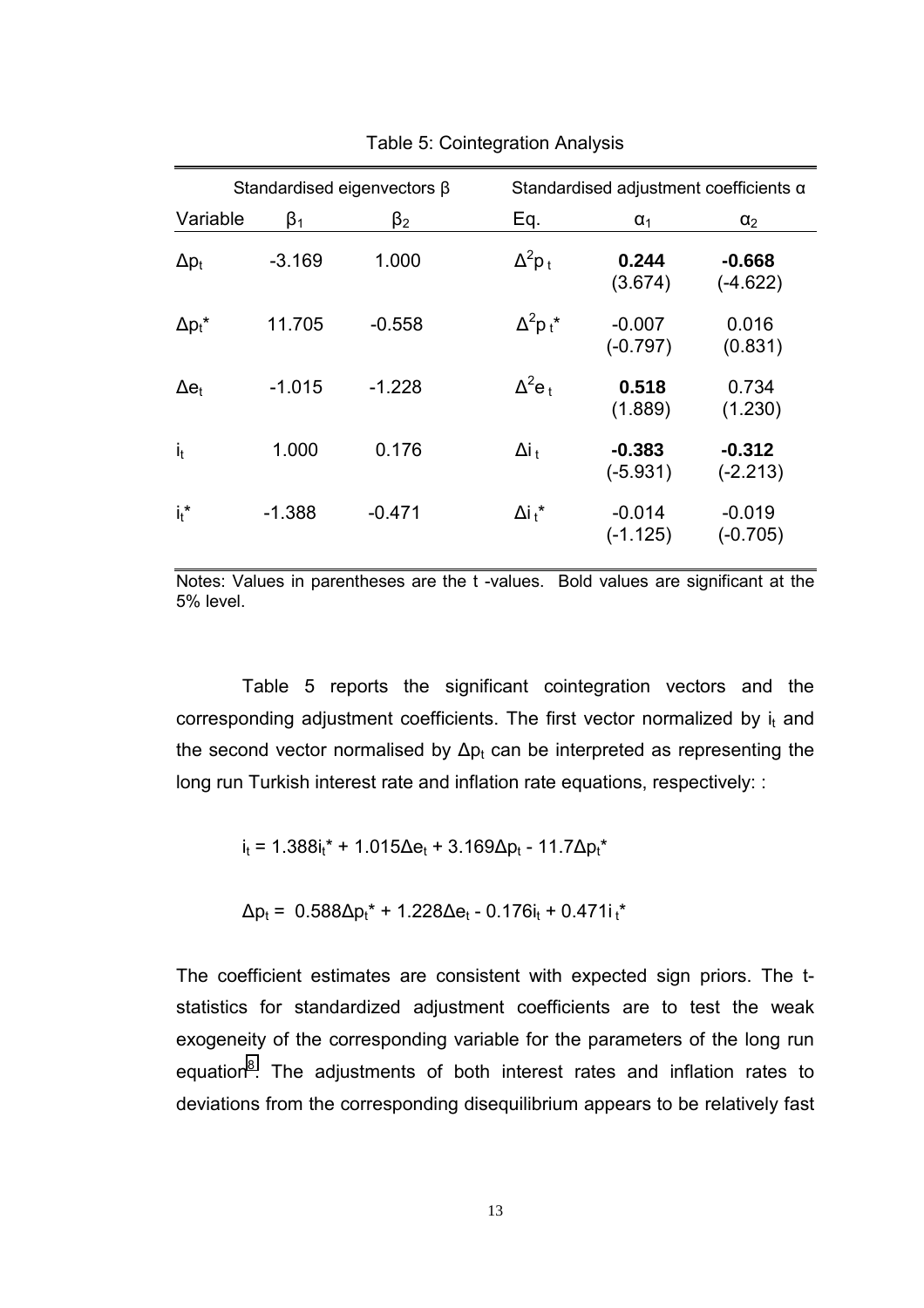(less than three quarters) as indicated by the magnitude of adjustment coefficients. The first and second cointegrating vectors seem to contain the UIP and PPP relations, respectively.

Johansen and Juselius (1992, 1995) show that, for a q-dimensional system with r cointegration vectors, restrictions on the cointegration structure can be tested by formulating

$$
\beta = \{ H_1 \psi_1, ..., H_r \psi_r \}
$$

where H<sub>i</sub> are (q x s<sub>i</sub>) design matrices,  $\psi_i$  are (s<sub>i</sub> x 1) matrices for s<sub>i</sub> free parameters. The hypothesis that the first vector describes PPP with unrestricted interest rates ( $β_1 = [ψ_{11}, ψ_{12}, -ψ_{1}, ψ_{1}, -ψ_{1}]$ ) and the second vector describes UIP with unrestricted inflation rates ( $\beta_2 = [\psi_2, -\psi_2, -\psi_2, \psi_2, \psi_2]$ ) can be tested by defining the design matrices:

$$
\begin{array}{cccc}\n0 & 1 & 0 & & & 1 & 0 & 0 \\
0 & 0 & 1 & & & & -1 & 0 & 0 \\
\text{H}_1 = -1 & 0 & 0 & , & & \text{H}_2 = -1 & 0 & 0 \\
1 & 0 & 0 & & & & 0 & 1 & 0 \\
-1 & 0 & 0 & & & & 0 & 0 & 1\n\end{array}
$$

The LR test of these restrictions, distributed as  $\chi^2(2)$ , is 0.30 and this structure is not rejected with a p-value of 0.86. This result supports the existence of UIP and PPP in the first and second vectors, respectively, with proportionality and symmetry conditions.

The hypothesis that the first vector includes only the UIP and the second includes only the PPP can also be tested. The restricted vectors are:

$$
\beta_1 = [0, 0, -1, 1, -1] \text{ and } \beta_2 = [1, -1, -1, 0, 0]
$$

<sup>&</sup>lt;sup>8</sup><br>Note that these t-statistics has a meaning only if the corresponding cointegration vector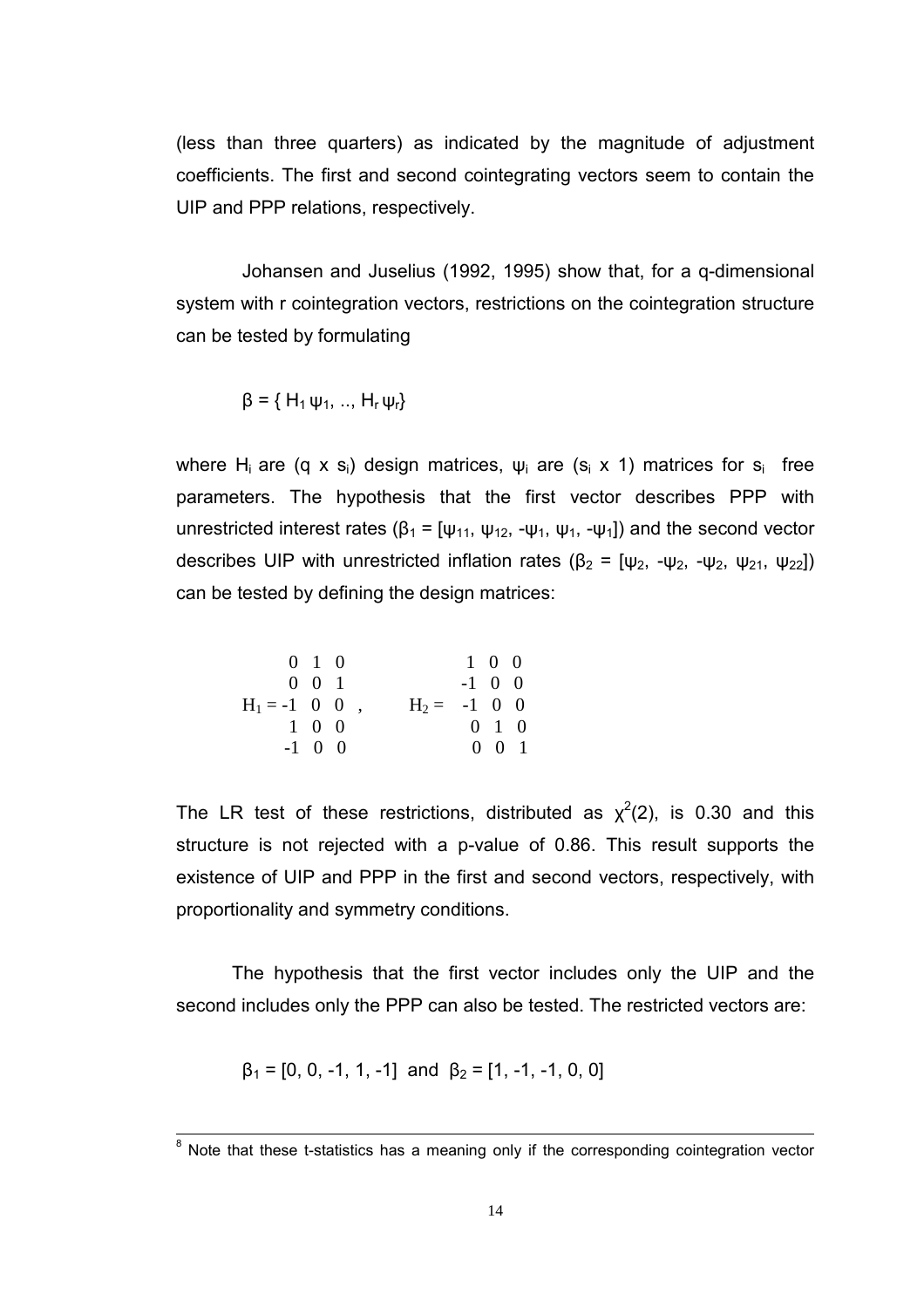with the corresponding H matrices

$$
H_3' = [0, 0, -1, 1, -1]
$$
 and  $H_4' = [1, -1, -1, 0, 0]$ .

This hypothesis is strongly rejected with the LR statistic of 28.6 (distributed as  $\chi^2(6)$ ). Thus, each of the international parity hypotheses is rejected when formulated in isolation. As the adjustments in both asset and commodity markets may interdependent in a financially open economy, it may be plausible to consider the two parity conditions jointly. The design matrices

 0 1 1 0 0 -1 -1 0 H5 = -1 0 H6 = -1 0 1 0 0 1 -1 0 0 -1

corresponds to testing the hypothesis that the first vector contains the UIP with unitary coefficients restricting two inflation rates to have equal and opposite signs  $[\psi_{11}, -\psi_{11}, -1, 1, -1]$ , while the second vector contains the PPP with unitary coefficients restricting two interest rates to have equal and opposite sings [1, -1, -1, ψ<sub>21</sub>, -ψ<sub>21</sub>]. The LR statistic of these restrictions is 6.37 (distributed as  $\chi^2(4)$ ) suggesting non-rejection at the 10% level.

Table 6 reports a structural representation of the cointegration space obtained under the data-acceptable overidentifying restrictions defined by  $H_5$ and  $H_6$ . The restricted cointegrating vectors can be written as:

i<sub>t</sub> - i<sub>t</sub>\* -  $\Delta e_t$  - 3.958 ( $\Delta p_t$  -  $\Delta p_t^*$ )  $Δp_t - Δp_t^* - Δe_t + 0.139 (i_t - i_t^*)$ 

l

defines a plausible economic relationship (see, Hansen and Juselius (1995)).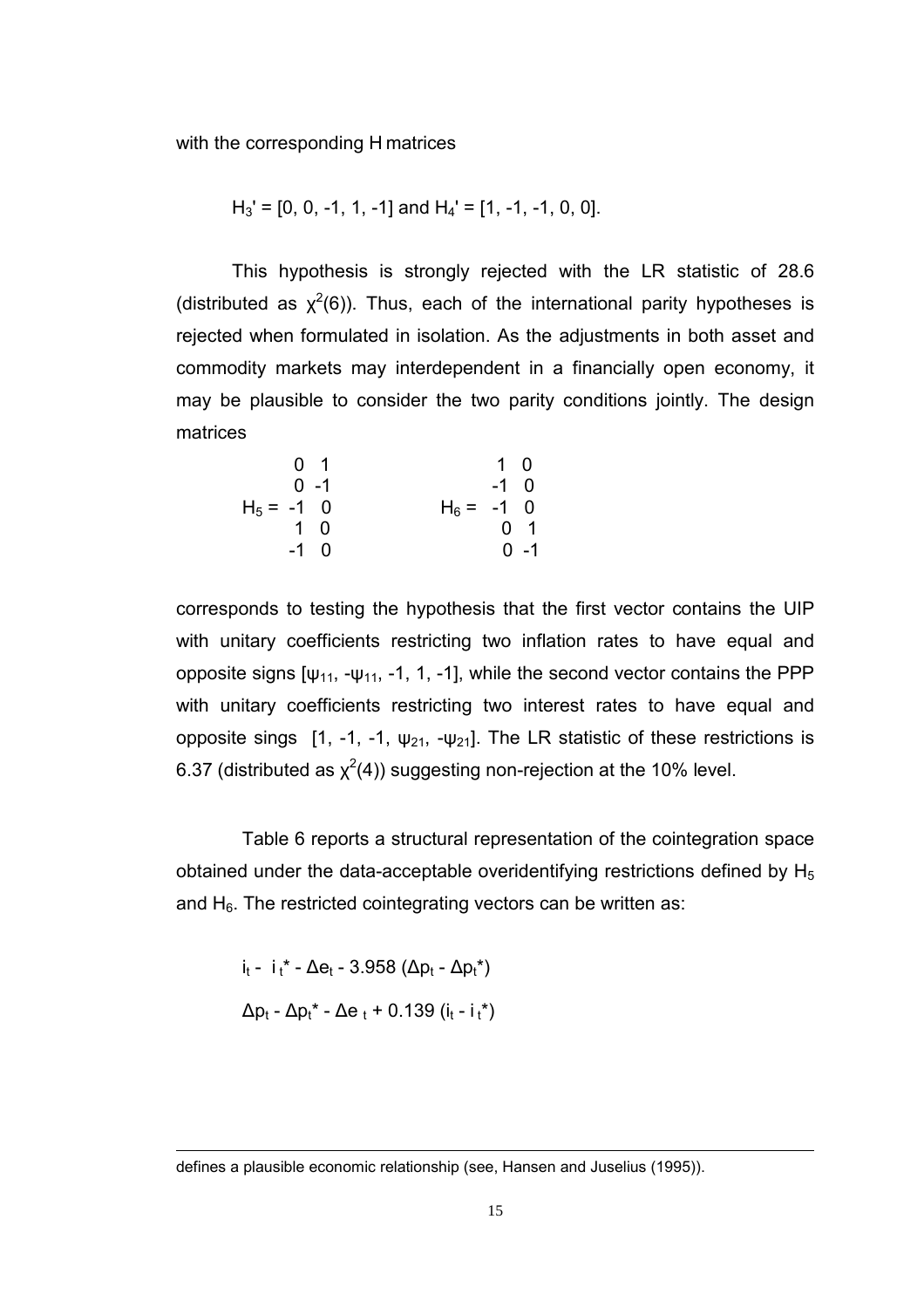That is, the deviations from the UIP can be explained by the inflation differentials, while the deviations from the PPP can be explained by the interest rate differentials.

The results of the Johansen procedure applied to the system  $z_t$  = [ $\Delta p_t$ ,  $\Delta p_t^*$ ,  $\Delta e_t$ , i<sub>t</sub>, i<sub>t</sub>\*] strongly suggest that neither the PPP nor the UIP hypotheses alone can be valid for the Turkish data. This is a consistent result with Juselius and MacDonald (2000) which rejects strongly the stationarity hypothesis of the pure parity conditions and achieves the stationarity when the interdependence between the parities is allowed. So, what can be deduced from this analysis is that disequilibria in asset and commodity markets should be taken into account jointly in understanding the evolution of the international parities in a financial open economy.

| Standardised eigenvectors $\beta$ |           |           | Standardised adjustment coefficients $\alpha$ |                        |                        |
|-----------------------------------|-----------|-----------|-----------------------------------------------|------------------------|------------------------|
| Variable                          | $\beta_1$ | $\beta_2$ | Eq.                                           | $\alpha_1$             | $\alpha_2$             |
| $\Delta p_t$                      | $-3.958$  | 1.000     | $\Delta^2 p_t$                                | 0.158<br>(2.750)       | $-0.747$<br>$(-4.560)$ |
| $\Delta p_t^*$                    | 3.958     | $-1.000$  | $\Delta^2$ p <sub>t</sub> *                   | $-0.003$<br>$(-0.334)$ | 0.020<br>(0.933)       |
| $\Delta e_t$                      | $-1.000$  | $-1.000$  | $\Delta^2$ e <sub>t</sub>                     | 0.407<br>(1.718)       | 0.590<br>(0.872)       |
| $\mathbf{i}_t$                    | 1.000     | 0.139     | $\Delta i_{+}$                                | $-0.318$<br>$(-5.578)$ | $-0.383$<br>$(-2.354)$ |
| $i_t$ *                           | $-1.000$  | $-0.139$  | $\Delta i_+^*$                                | $-0.007$<br>(-0.642)   | $-0.019$<br>$(-0.634)$ |

Table 6: A structural representation of the cointegrating space

Notes: Values in parentheses are t - values. Bold values are significant at 5% level.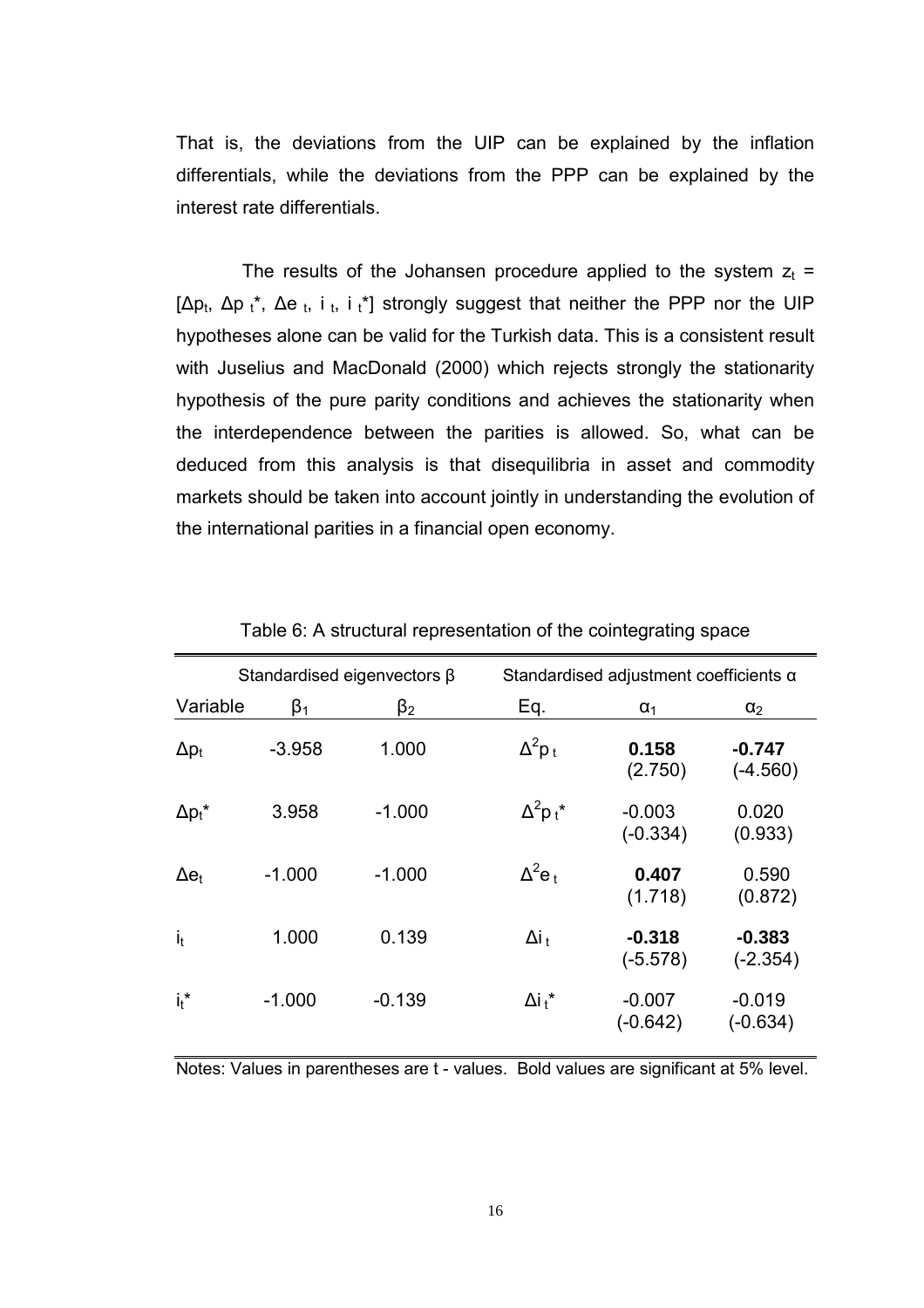#### **IV. CONCLUDING NOTES**

This study investigated the validity of two important international parity hypotheses, the UIP and PPP, for the Turkish quarterly data over 1986:1- 1999:4. The PPP and UIP hypotheses are formulated as equilibrium conditions for international commodity and capital markets, respectively. As a disequilibrium in one market may have spillover effects on the other, the characterisation of one parity condition as the general equilibrium level for the whole economy may be seriously misleading. An approach which does not preclude the possible interdependence of asset and commodity markets and thus allowing for interactions among prices, interest rates and exchange rates is provided by the capital enhanced equilibrium exchange rates, or CHEERs model.

The results of the Johansen cointegration analyses for the variable system containing Turkish and US inflation rates, interest rates, and exchange rate suggest the existence of two stationary relationships in the system. The first cointegration appears to explaining the long run evolution of Turkish interest rates whilst the second representing the Turkish inflation rate equation. Consistent with the fact that Turkey can be interpreted as a small country in the international commodity and capital markets, all the foreign variables are found to be weakly exogenous for the parameters of the long run relationships. The weak exogeneity of exchange rates for the long run inflation equation suggests the importance of exchange rate pass-through in designing a disinflation policy. The value of the estimated adjustment coefficients suggests that the adjustments of interest rates and inflation rates to deviations from the long-run equilibrium is relatively fast. The rapid adjustment can be interpreted as reflecting the high cost of being out of equilibrium (or, reflecting that the cost of adjustment is low). This is a plausible result for a financially open economy with a sustained high inflation during the sample period.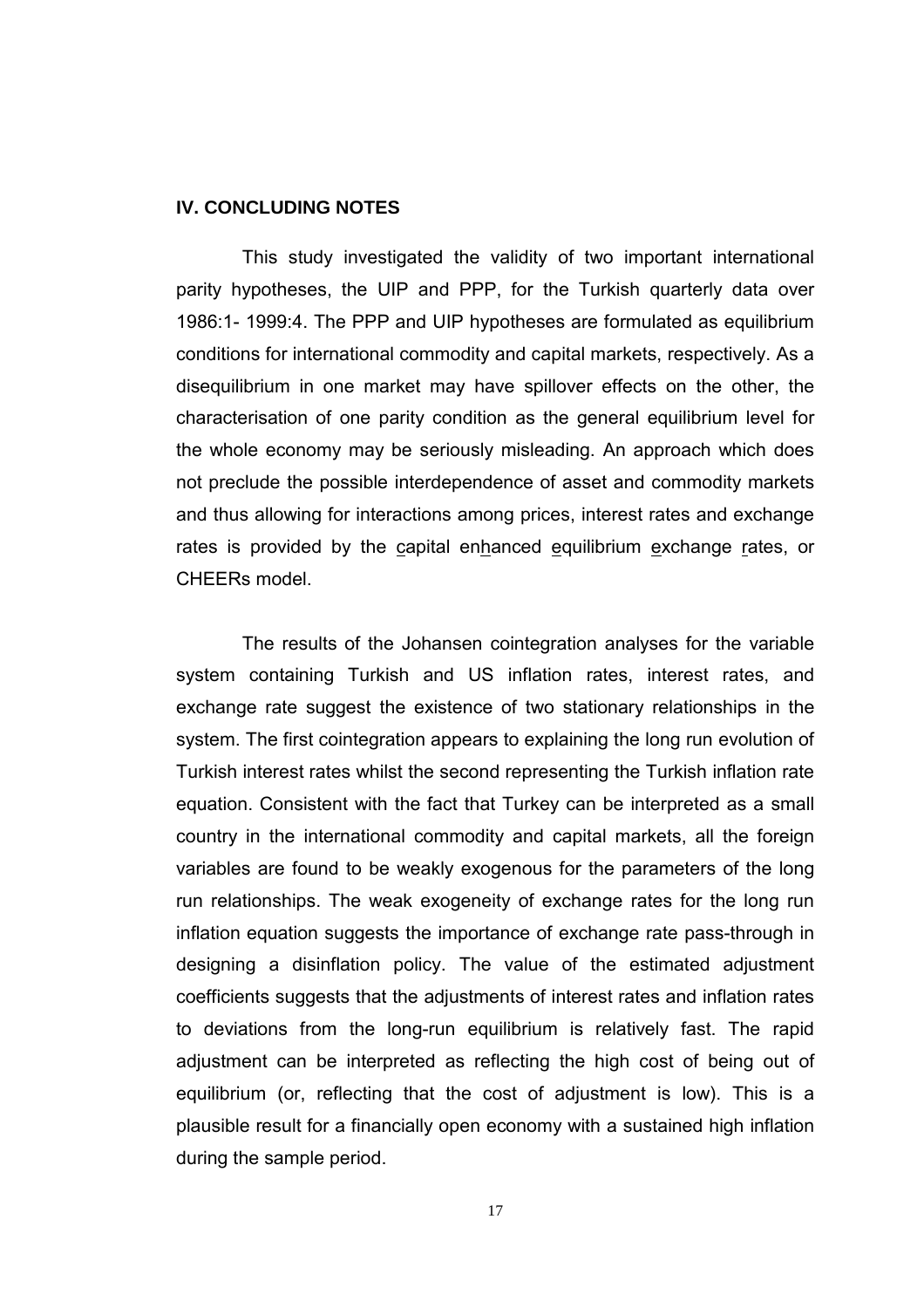The data appear to support the hypothesis that the first vector contains UIP and the second vector contains PPP with proportionality and symmetry conditions. However, each of the international parity hypotheses is strongly rejected when formulated as independent of each other. The results further suggest that the deviations from the PPP can be explained by the interest rates differentials whilst the deviations from the UIP can be explained by the inflation rates differentials. Thus, the Turkish evidence can be interpreted as lending a strong support to the CHEERs approach.

The interdependence of international asset and commodity markets and the consequent interaction between the UIP and PPP has a crucial implication for an exchange rate targeting policy and an exchange rate based stabilization programme. These policies may not be sustainable if they are designed under a maintained hypothesis that the equilibrium exchange rate is determined only by commodity market clearing PPP condition. This is basically because, the adjustment of exchange rates to capital flows due to interest parities may lead to targeted exchange rates substantially diverging from the equilibrium rates for a financially open economy.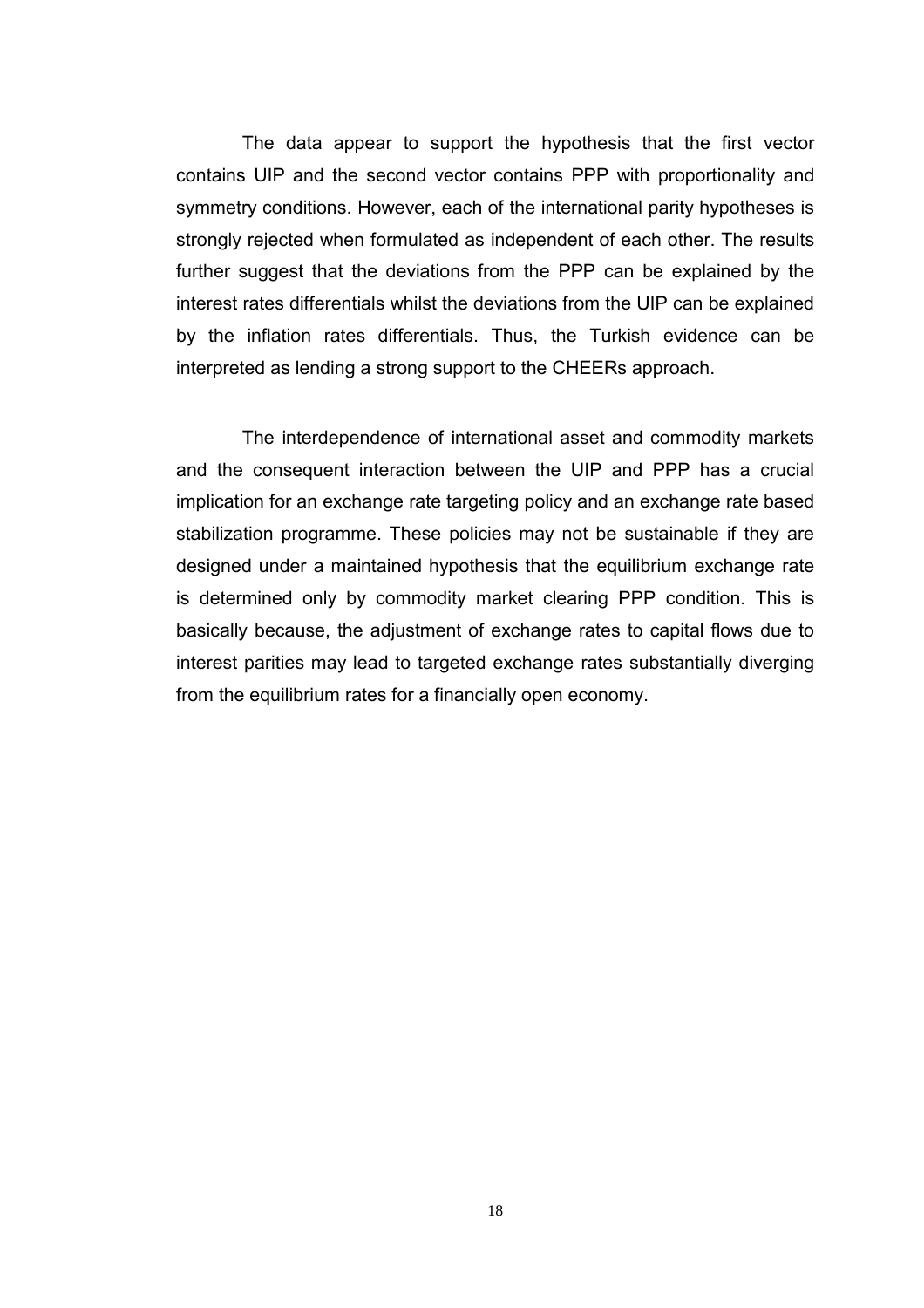## **REFERENCES**

- Dickey, D.A. and Rossana, R.J. (1994) ''Cointegrated time series: A guide to estimation and hypothesis testing'', *Oxford Bulletin of Economic and Statistics*, 56(3), 325-53.
- Erlat, H. (2001) The nature of persistence in Turkish real exchange rates, Paper presented at METU-ERC International Conference in Economics V, 10-13 September 2001, Ankara, Turkey.
- Edison, H.J. and Melick, W.R. (1999) ''Alternative approaches to real exchange rates and real interest rates: Three up and three down'', *International Journal of Finance and Economics*, 4, 93-111.
- Froot, K. A. and Rogoff, K. (1994) ''Perspectives on PPP and long-run real exchange rates'', NBER Working Paper No. 4952.
- Flood, R.P. and A.K. Rose (1999) Understanding exchange rate volatility without the contrivance of macroeconomics, *The Economic Journal*, 109, F660-F672.
- Gonzalo, J. (1994) ''Five alternative methods of estimating long-run equilibrium relationships'', *Journal of Econometrics*, 60, 2013-233.
- Hansen, H. and Juselius, K. (1995) *CATS in RATS: Cointegration Analysis of Time Series*, Evanston IL: Estima.
- Isard, P. (1995) *Exchange Rate Economics*, Cambridge: Cambridge University Press.
- Johansen, S. (1995) *Likelihood-Based Inference in Cointegrated Vector Autoregressive Models*, Oxford: Oxford University Press.
- Johansen, S. and Juselius, K. (1992) ''Testing structural hypotheses in a multivariate cointegration analysis of the PPP and the UIP for UK'', *Journal of Econometrics*, 53, 211-44.
- Juselius, K. (1995) ''Do purchasing power parity and uncovered interest rate parity hold in the long run? An example of likelihood inference in a multivariate time-series model'', *Journal of Econometrics*, 69, 211-40.
- Juselius, K. and MacDonald, R. (2000a) 'International parity relationships between Germany and the United States, Unpublished report, European University Institute.
- Lothian, J.R. and Taylor, M.P. (1996) Real exchange rate behavior: The recent float from the perspective of the past two centruies, *Journal of Political Economy*, Vol.104, No.3, pp. 488-509.
- MacDonald, R. (1999) Exchange rate behaviour: Are fundamentals important? *The Economic Journal*, 109, F673-F691.
- MacDonald, R. (2000), ''Concepts to calculate equilibrium exchange rates: An overview'', Economic Research Group of the Deutsche Bundesbank Discussion Paper No.3/00.
- MacDonald, R. and Marsh, I.W. (1997) On fundamentals and exchange rates: A Cassellian perspective, *Review of Economics and Statistics*, 78, 655-64.
- MacDonald, R. and Nagayasu, J. (2000), ''The long-run relationship between real exchange rates and real interest rate differentials: A panel study'', *IMF Staff Papers*, 47(1),